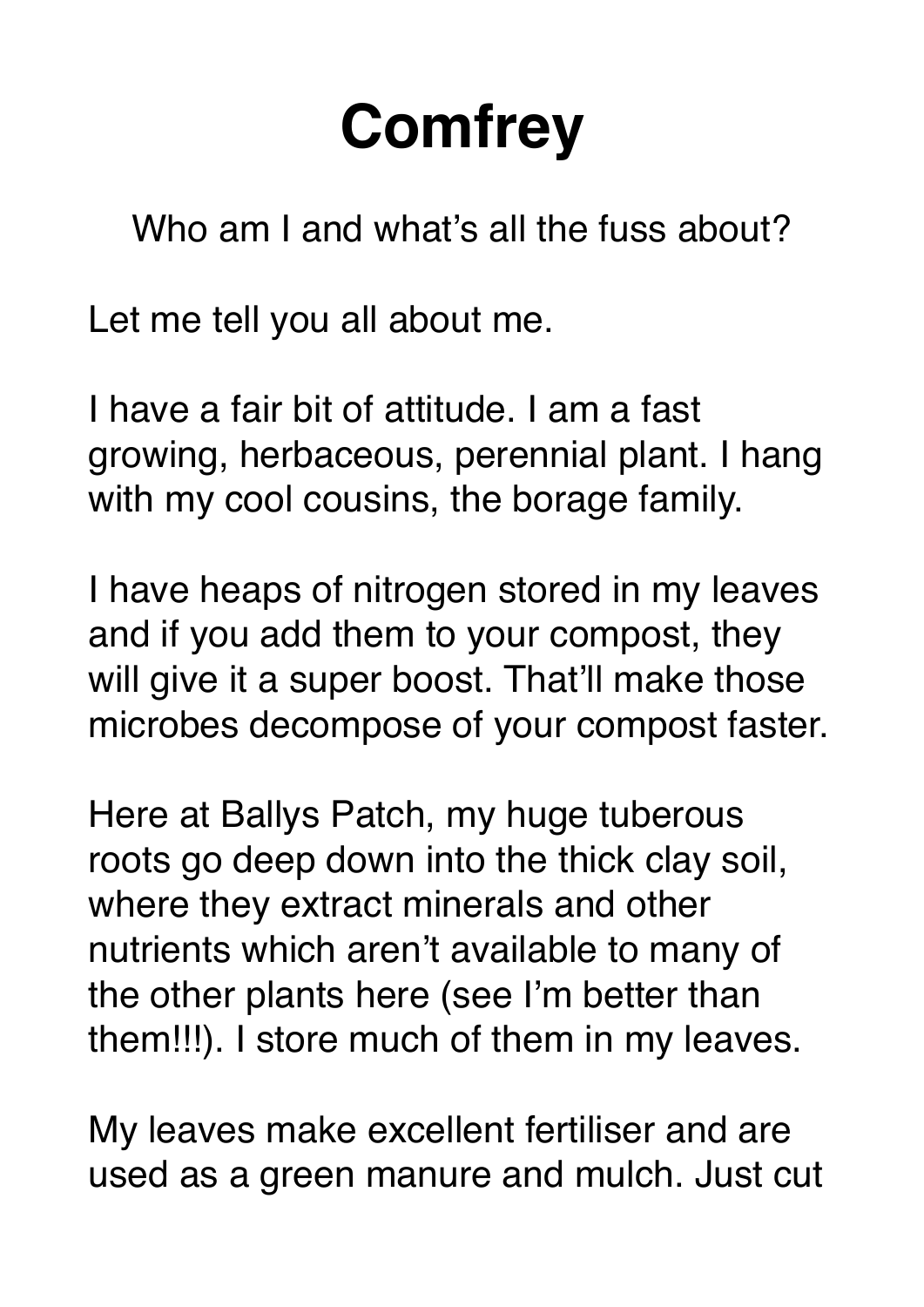my leaves and spread them over planting beds. Left to decompose they help condition your heavy clay soils.

I know how much you like them, so grow me and harvest my leaves to provide a potassium-rich feed for your precious tomatoes, gooseberries, currants and citrus trees.

You humans can make liquid fertiliser by "steeping" my chopped leaves in water for a few weeks until they form a dark, thick liquid. The liquid fertiliser should be diluted about 12:1 (water : liquid fert) prior to application. Don't over do it, I'm strong, you know. Oh and watch out because I have lots of protein in my leaves and my liquid fertiliser will stink at first. That's what you get for chopping off my leaves.

Hey, I told you I have attitude so you had better watch out for me because my cut stems have the potential to take root and I can spread myself around your garden. I also